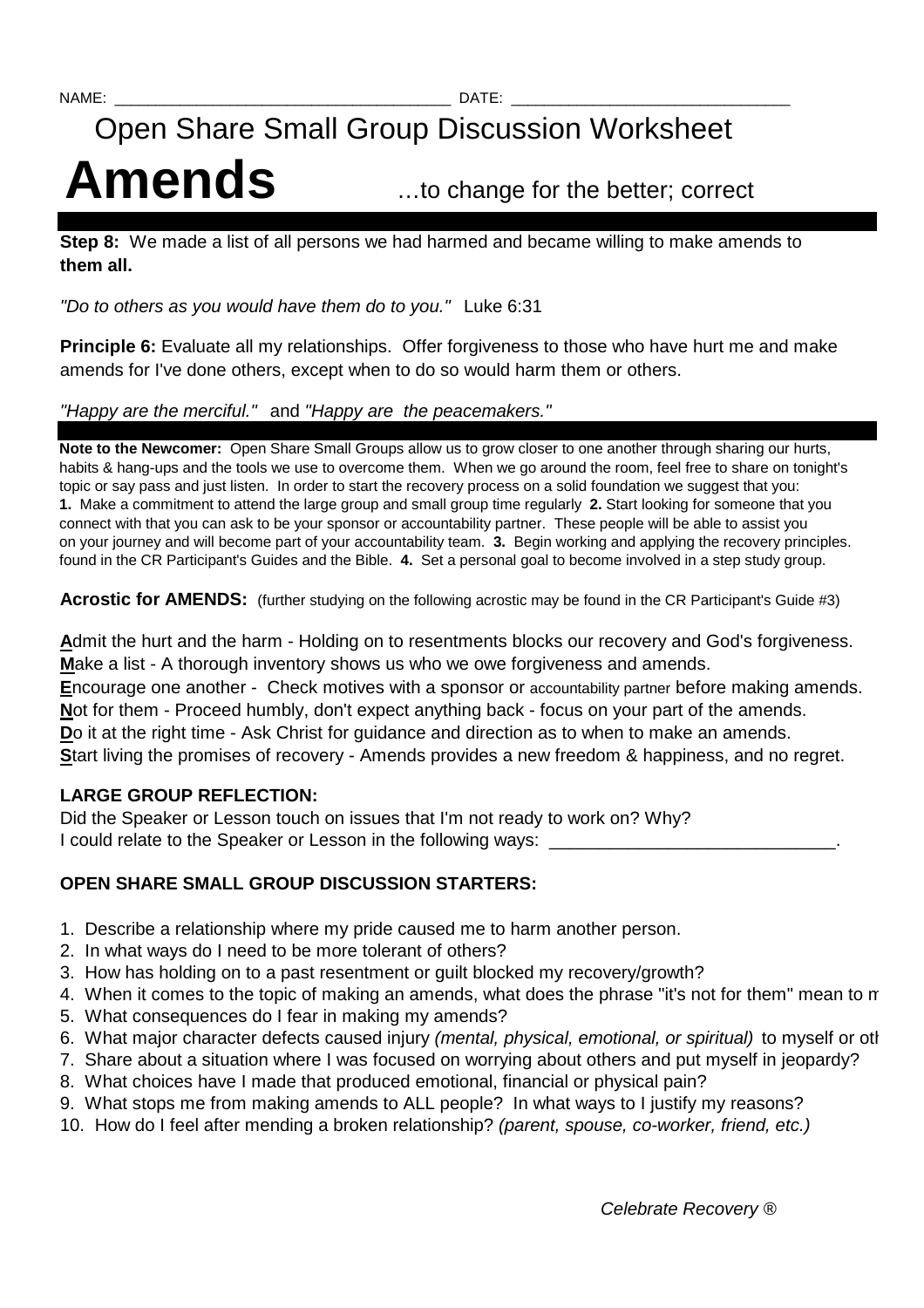## **SMALL GROUP PRAYER REQUESTS:**

(please pray for your small group during the week - use your phone list and make some calls)

**NAME PRAYER REQUEST** 

**PRAYER:** Dear Lord, I pray for willingness - willingness to evaluate all my past and current relationships. Please show me the people that I have hurt, and help me become willing to offer my forgiveness to those that have hurt me. I pray for Your perfect timing for taking the action I need to. I ask all of these things in Jesus' name, AMEN

| <b>Verses to Study:</b> | Luke 6:37 | Hebrews 10:24 | Philippians 2:4 |
|-------------------------|-----------|---------------|-----------------|
|                         | Luke 6:31 | Luke 6:35     | Romans 12:18    |

#### **RECOVERY THERMOMETER:**

Am I stepping out of my comfort zone? What lengths am I willing to do to heal from my hurt, habit or hang-up? Are the suggestions that I hear, just for "those" people? How long has been since I wrote out a gratitude list?

#### **MY PERSONAL RECOVERY GOAL FOR THIS WEEK:**

#### ANY REMINDERS FOR NEXT WEEK?